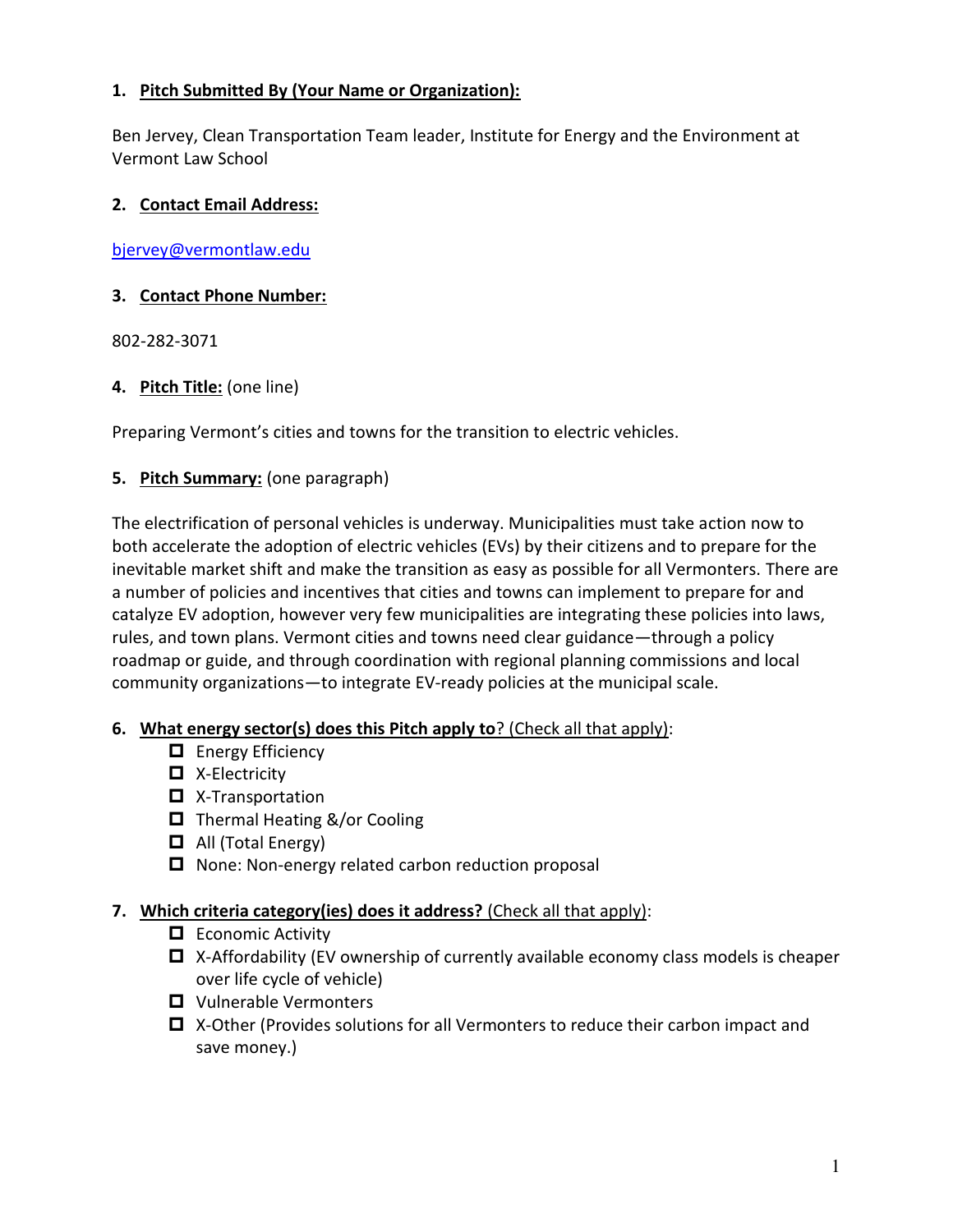8. Scale of impact on Vermont's energy and climate goals: If this proposal came to fruition, how might it move the needle in helping to meet Vermont's energy and climate goals by 2025 and/or 2050? Please outline assumptions and, if available, provide calculations.

Transportation is responsible for nearly have of Vermont's greenhouse gas emissions, the vast majority of which come from personal vehicles. Meanwhile, the Comprehensive Energy Plan sets a goal of 10% of Vermont's vehicle fleet to be powered by electricity by 2025. While the shifting market alone will help get Vermont a long way towards that goal, smart municipal policies can both help accelerate the transition and, critically, ensure that residential and commercial properties are prepared for the charging infrastructure necessary to handle such widespread electrification.

9. Benefits/costs of this proposal for Vermont and Vermonters: Including, where possible, economic, financial, social, and environmental.

The benefits of municipalities planning for the EV transition are considerable. If cities and towns aren't prepared for their citizens to who will soon need to "plug in" their vehicles overnight, it could severely hamper the rate of EV adoption in residential areas where residents don't have access to garages or driveways with electric outlets. According to a recent nationwide study, more than 80% of EV charging is done at home. If residences—and particularly residences that aren't single family homes—are not prepared for this behavior, fewer Vermonters will be willing to replace a gas-powered vehicle with an EV.

There are no immediate financial costs for municipalities to consider and implement these policies. Some may generate marginal costs for property owners, landlords, or developers, such as a zoning provision that mandates a certain number of parking spots must be EV-ready in public lots, or building code that requires multi-family residential buildings are wired to be ready for EV chargers when residents want to install them. However, these costs are small compared to the costs of retroactively installing charging infrastructure—running conduit and cable-after a building has already been built or renovated.

10. Decision-makers necessary for this proposal to be adopted or move forward (e.g., Legislature, Governor, a regulatory agency, a business, organization, media outlet, or financing institution, etc.)

The Clean Transportation Team at the Institute for Energy and the Environment at Vermont Law School is currently working on a policy roadmap to help cities and towns become EV-ready. The report will include descriptions of various policies and incentives available, case studies and best practices from around the country, the first comprehensive catalog of municipal-level EV policies nationwide, and model codes and ordinances.

To help coordinate city and town efforts, we would ideally engage the eleven Regional Planning Commissions, as well as community organizations that work on sustainability and planning.